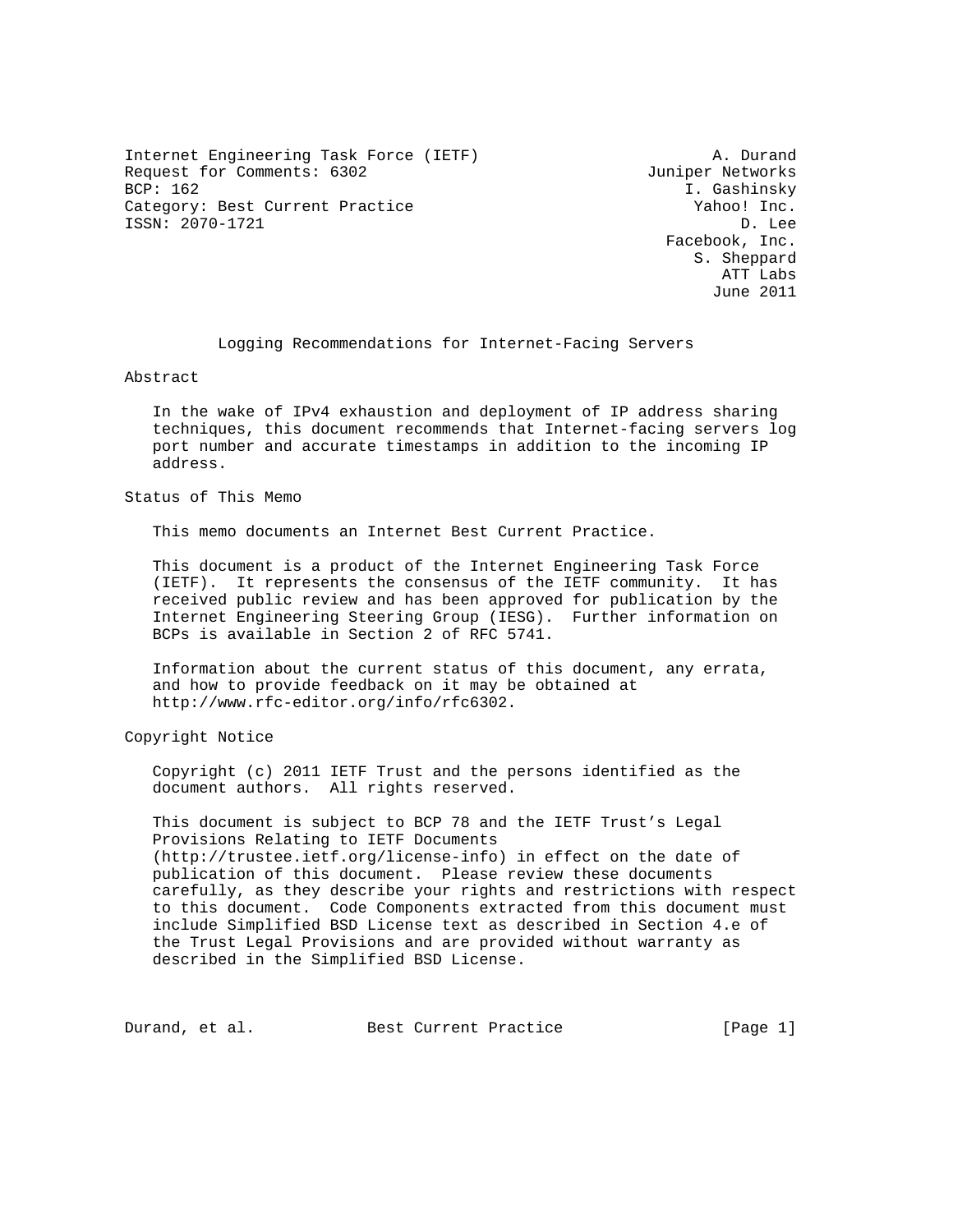Table of Contents

| 5.2. Informative references 4 |
|-------------------------------|
|                               |

## 1. Introduction

 The global IPv4 address free pool at IANA was exhausted in February 2011. Service providers will now have a hard time finding enough IPv4 global addresses to sustain product and subscriber growth. Due to the huge existing global infrastructure, both hardware and software, vendors, and service providers must continue to support IPv4 technologies for the foreseeable future. As legacy applications and hardware are retired, the reliance on IPv4 will diminish; however, this is a process that will take years, perhaps decades.

 To maintain legacy IPv4 address support, service providers will have little choice but to share IPv4 global addresses among multiple customers. Techniques to do so are outside of the scope of this document. All include some form of address translation/address sharing, being NAT44 [RFC3022], NAT64 [RFC6146] or DS-Lite [DS-LITE].

 The effects on the Internet of the introduction of those address sharing techniques have been documented in [RFC6269].

 Address sharing techniques come with their own logging infrastructure to track the relation between which original IP address and source port(s) were associated with which user and external IPv4 address at any given point in time. In the past, to support abuse mitigation or public safety requests, the knowledge of the external global IP address was enough to identify a subscriber of interest. With address sharing technologies, only providing information about the external public address associated with a session to a service provider is no longer sufficient information to unambiguously identify customers.

 Note: This document provides recommendations for Internet-facing servers logging incoming connections. It does not provide any recommendations about logging on carrier-grade NAT or other address sharing tools.

Durand, et al. Best Current Practice [Page 2]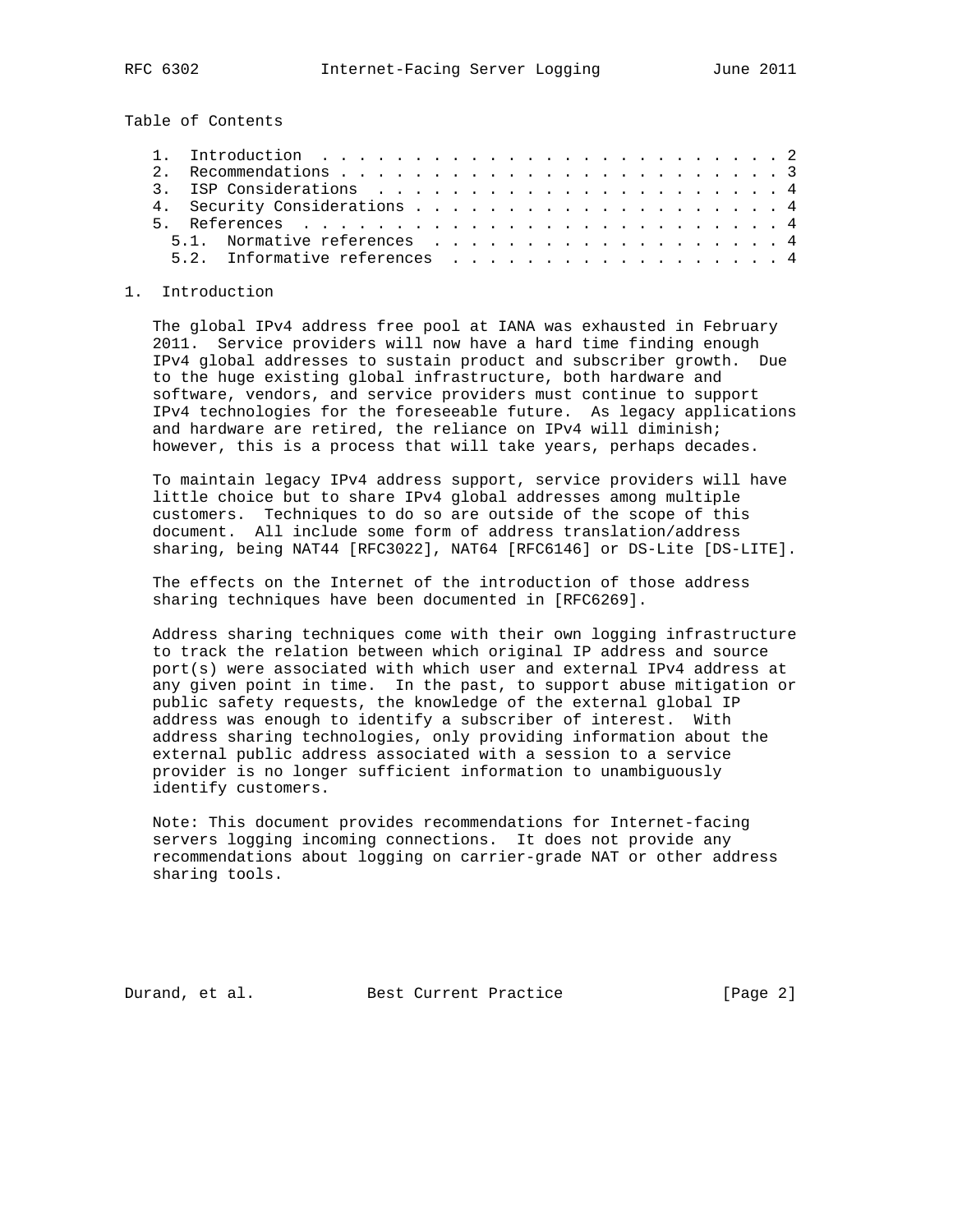## 2. Recommendations

 The key words "MUST", "MUST NOT", "REQUIRED", "SHALL", "SHALL NOT", "SHOULD", "SHOULD NOT", "RECOMMENDED", "MAY", and "OPTIONAL" in this document are to be interpreted as described in RFC 2119 [RFC2119].

 It is RECOMMENDED as best current practice that Internet-facing servers logging incoming IP addresses from inbound IP traffic also log:

- o The source port number.
- o A timestamp, RECOMMENDED in UTC, accurate to the second, from a traceable time source (e.g., NTP [RFC5905]).
- o The transport protocol (usually TCP or UDP) and destination port number, when the server application is defined to use multiple transports or multiple ports.

 Discussion: Carrier-grade NATs may have different policies to recycle ports; some implementations may decide to reuse ports almost immediately, some may wait several minutes before marking the port ready for reuse. As a result, servers have no idea how fast the ports will be reused and, thus, should log timestamps using a reasonably accurate clock. At this point, the RECOMMENDED accuracy for timestamps is to the second or better. Representation of timestamps in UTC is preferred to local time with UTC-offset or time zone, as this extra information can be lost in the reporting chain.

 Examples of Internet-facing servers include, but are not limited to, web servers and email servers.

 Although the deployment of address sharing techniques is not foreseen in IPv6, the above recommendations apply to both IPv4 and IPv6, if only for consistency and code simplification reasons.

 Discussions about data-retention policies are out of scope for this document. Server security and transport security are important for the protection of logs for Internet-facing systems. The operator of the Internet-facing server must consider the risks, including the data and services on the server, to determine the appropriate measures. The protection of logs is critical in incident investigations. If logs are tampered with, evidence could be destroyed.

 The above recommendations also apply to devices such as load balancers logging incoming connections on behalf of actual servers.

Durand, et al. Best Current Practice [Page 3]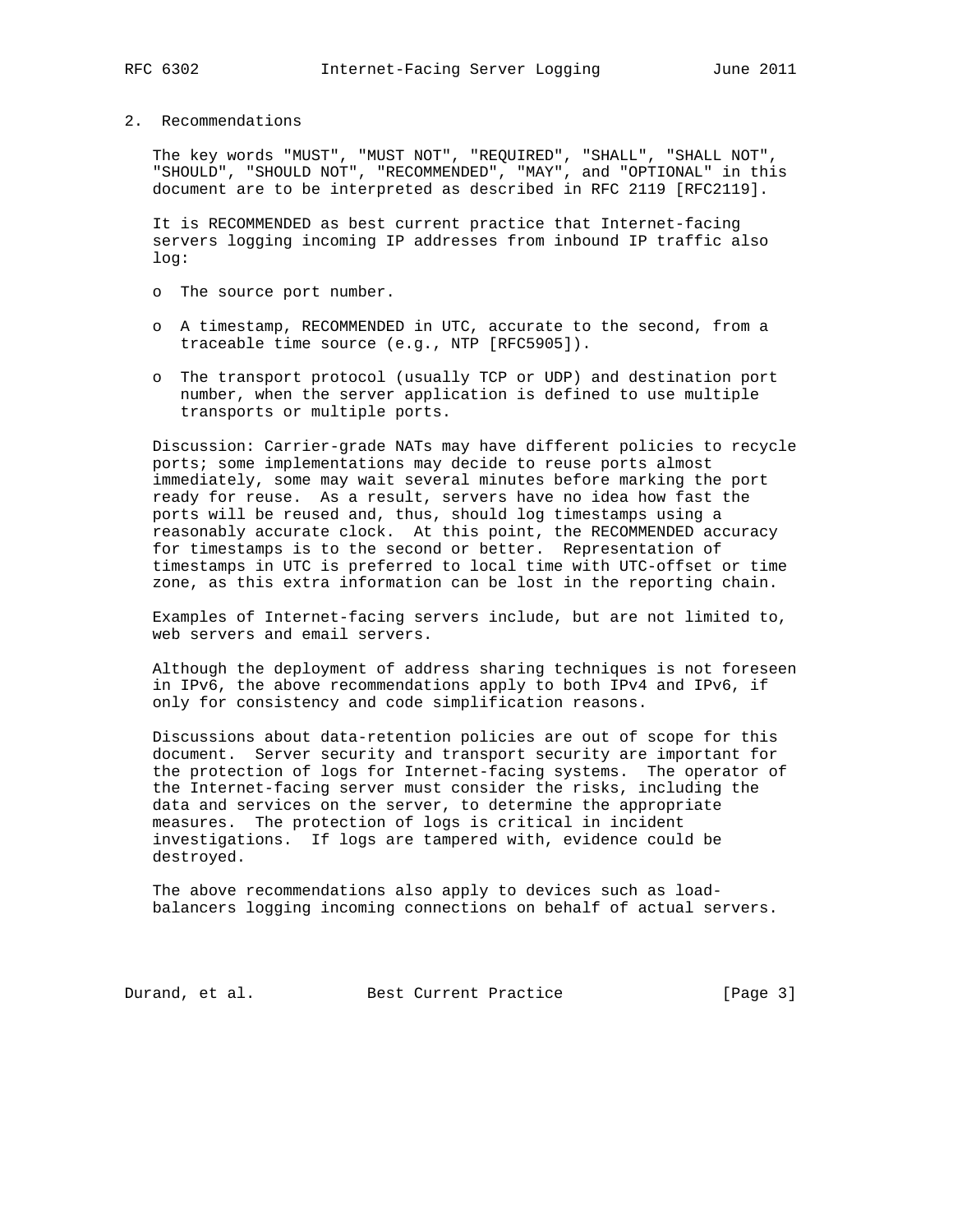The above recommendations apply to current logging practices. They do not require any changes in the way logging is performed; e.g., which packets are examined and logged.

3. ISP Considerations

 ISP deploying IP address sharing techniques should also deploy a corresponding logging architecture to maintain records of the relation between a customer's identity and IP/port resources utilized. However, recommendations on this topic are out of scope for this document.

4. Security Considerations

 In the absence of the source port number and accurate timestamp information, operators deploying any address sharing techniques will not be able to identify unambiguously customers when dealing with abuse or public safety queries.

- 5. References
- 5.1. Normative references

 [RFC2119] Bradner, S., "Key words for use in RFCs to Indicate Requirement Levels", BCP 14, RFC 2119, March 1997.

- 5.2. Informative references
	- [DS-LITE] Durand, A., Droms, R., Woodyatt, J., and Y. Lee, "Dual- Stack Lite Broadband Deployments Following IPv4 Exhaustion", Work in Progress, May 2011.
	- [RFC3022] Srisuresh, P. and K. Egevang, "Traditional IP Network Address Translator (Traditional NAT)", RFC 3022, January 2001.
	- [RFC5905] Mills, D., Martin, J., Burbank, J., and W. Kasch, "Network Time Protocol Version 4: Protocol and Algorithms Specification", RFC 5905, June 2010.
	- [RFC6146] Bagnulo, M., Matthews, P., and I. van Beijnum, "Stateful NAT64: Network Address and Protocol Translation from IPv6 Clients to IPv4 Servers", RFC 6146, April 2011.
	- [RFC6269] Ford, M., Ed., Boucadair, M., Durand, A., Levis, P., and P. Roberts, "Issues with IP Address Sharing", RFC 6269, June 2011.

Durand, et al. Best Current Practice [Page 4]